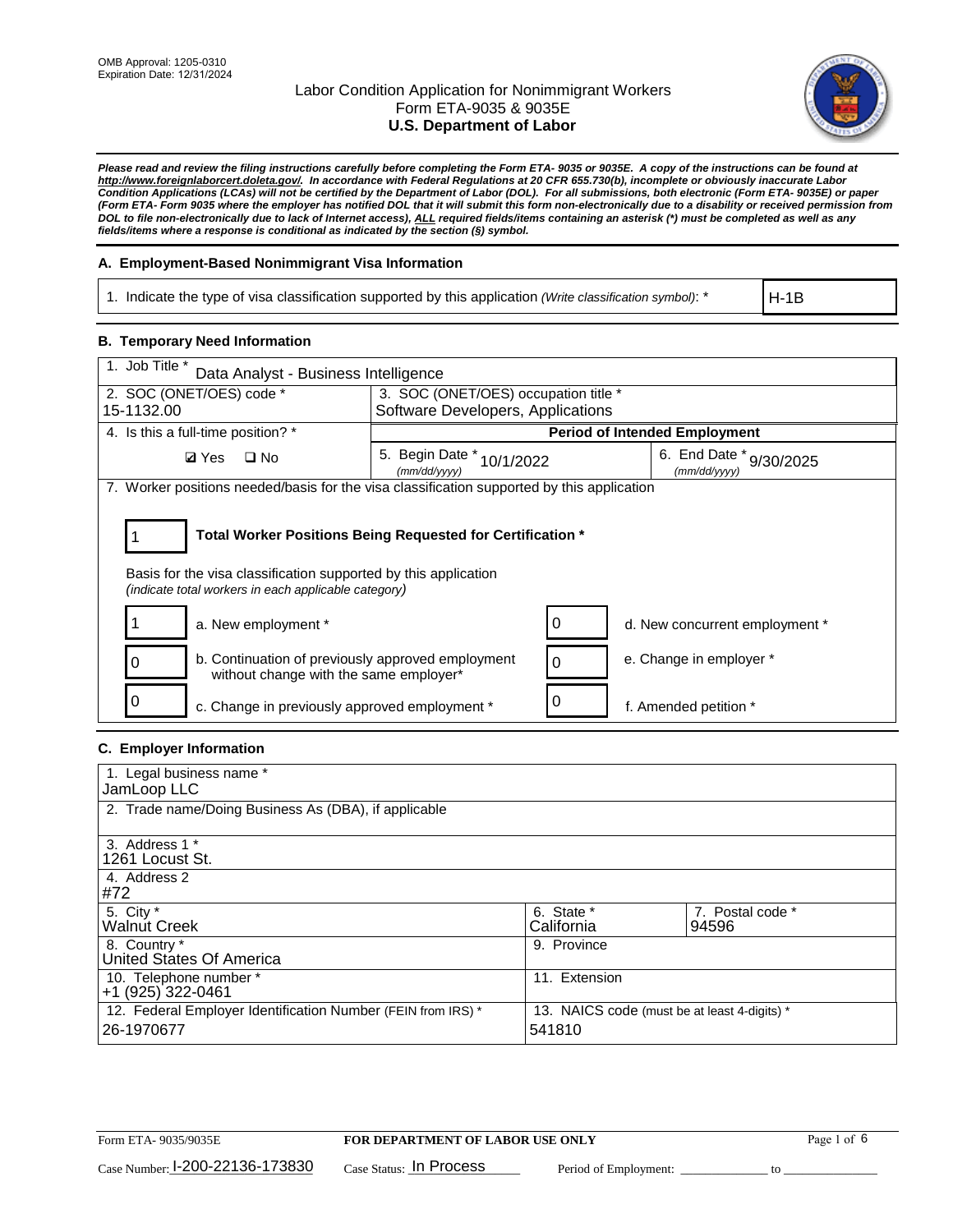

### **D. Employer Point of Contact Information**

**Important Note**: The information contained in this Section must be that of an employee of the employer who is authorized to act on behalf of the employer in labor certification matters. The information in this Section must be different from the agent or attorney information listed in Section E, unless the attorney is an employee of the employer.

| 1. Contact's last (family) name *         | 2. First (given) name * |                          | 3. Middle name(s)         |
|-------------------------------------------|-------------------------|--------------------------|---------------------------|
| Welch                                     | Leif                    |                          |                           |
| 4. Contact's job title *<br>Founder & CEO |                         |                          |                           |
| 5. Address 1 *<br>1261 Locust St.         |                         |                          |                           |
| 6. Address 2<br>#72                       |                         |                          |                           |
| 7. City $*$<br><b>Walnut Creek</b>        |                         | 8. State *<br>California | 9. Postal code *<br>94596 |
| 10. Country *<br>United States Of America |                         | 11. Province             |                           |
| 12. Telephone number *                    | Extension<br>13.        | 14. E-Mail address       |                           |
| +1 (925) 322-0461                         |                         | leif@jamloop.com         |                           |

## **E. Attorney or Agent Information (If applicable)**

**Important Note**: The employer authorizes the attorney or agent identified in this section to act on its behalf in connection with the filing of this application.

| 1. Is the employer represented by an attorney or agent in the filing of this application? *<br>If "Yes," complete the remainder of Section E below. |  |               |              |                              |  |  | <b>Ø</b> Yes      | $\square$ No |
|-----------------------------------------------------------------------------------------------------------------------------------------------------|--|---------------|--------------|------------------------------|--|--|-------------------|--------------|
| 3. First (given) name §<br>2. Attorney or Agent's last (family) name §                                                                              |  |               |              |                              |  |  | 4. Middle name(s) |              |
| Princy<br>Sethi-Wadhwa                                                                                                                              |  |               |              |                              |  |  |                   |              |
| 5. Address 1 §<br>2234 Emery Down Dr                                                                                                                |  |               |              |                              |  |  |                   |              |
| 6. Address 2                                                                                                                                        |  |               |              |                              |  |  |                   |              |
| 7. City §<br>8. State §<br>9. Postal code §<br>Allen<br>Texas<br>75013                                                                              |  |               |              |                              |  |  |                   |              |
| 10. Country §<br>United States Of America                                                                                                           |  |               | 11. Province |                              |  |  |                   |              |
| 12. Telephone number §                                                                                                                              |  | 13. Extension |              | 14. E-Mail address           |  |  |                   |              |
| +1 (469) 888-1604                                                                                                                                   |  |               |              | princy@princylaw.com         |  |  |                   |              |
| 15. Law firm/Business name §                                                                                                                        |  |               |              | 16. Law firm/Business FEIN § |  |  |                   |              |
| Sethi-Wadhwa Law PLLC                                                                                                                               |  |               |              | 27-3806709                   |  |  |                   |              |
| 17. State Bar number (only if attorney) §<br>18. State of highest court where attorney is in good<br>standing (only if attorney) §                  |  |               |              |                              |  |  |                   |              |
| 24048791<br>Texas                                                                                                                                   |  |               |              |                              |  |  |                   |              |
| 19. Name of the highest State court where attorney is in good standing (only if attorney) §                                                         |  |               |              |                              |  |  |                   |              |
| Supreme                                                                                                                                             |  |               |              |                              |  |  |                   |              |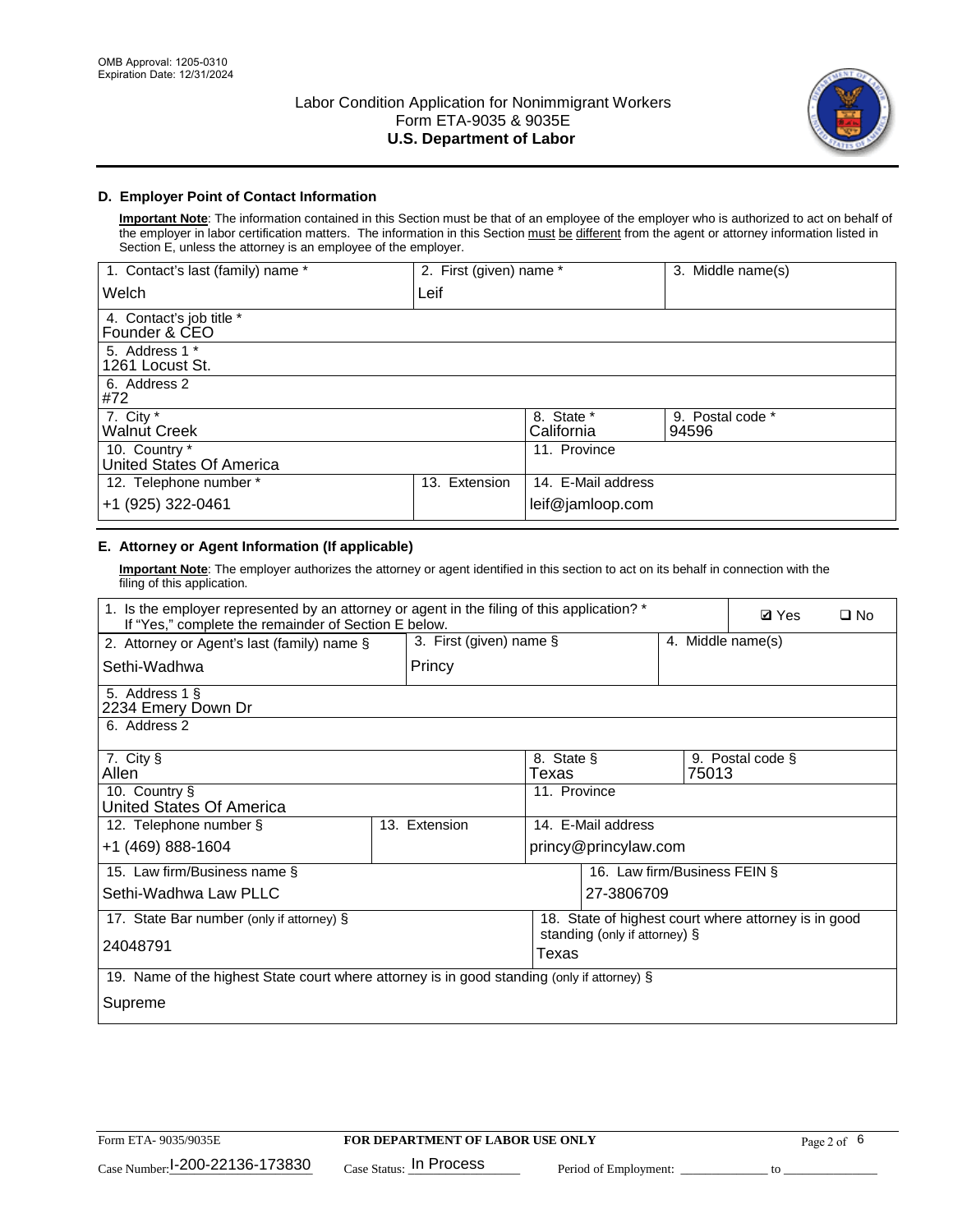

#### **F. Employment and Wage Information**

**Important Note**: The employer must define the intended place(s) of employment with as much geographic specificity as possible. Each intended place(s) of employment listed below must be the worksite or physical location where the work will actually be performed and cannot be a P.O. Box. The employer must identify all intended places of employment, including those of short duration, on the LCA. 20 CFR 655.730(c)(5). If the employer is submitting this form non-electronically and the work is expected to be performed in more than one location, an attachment must be submitted in order to complete this section. An employer has the option to use either a single Form ETA-9035/9035E or multiple forms to disclose all intended places of employment. If the employer has more than ten (10) intended places of employment at the time of filing this application, the employer must file as many additional LCAs as are necessary to list all intended places of employment. See the form instructions for further information about identifying all intended places of employment.

#### a.*Place of Employment Information* 1

|                                                                              | 1. Enter the estimated number of workers that will perform work at this place of employment under<br>the LCA.*                 |  | 1                                        |                      |                          |  |  |  |
|------------------------------------------------------------------------------|--------------------------------------------------------------------------------------------------------------------------------|--|------------------------------------------|----------------------|--------------------------|--|--|--|
|                                                                              | 2. Indicate whether the worker(s) subject to this LCA will be placed with a secondary entity at this<br>place of employment. * |  | $\square$ Yes                            | <b>Z</b> No          |                          |  |  |  |
|                                                                              | 3. If "Yes" to question 2, provide the legal business name of the secondary entity. §                                          |  |                                          |                      |                          |  |  |  |
|                                                                              | 4. Address 1 *                                                                                                                 |  |                                          |                      |                          |  |  |  |
|                                                                              | 17817 Coit Rd                                                                                                                  |  |                                          |                      |                          |  |  |  |
| APT 1101                                                                     | 5. Address 2                                                                                                                   |  |                                          |                      |                          |  |  |  |
| 6. City $*$<br>Dallas                                                        |                                                                                                                                |  | 7. County *<br><b>Dallas</b>             |                      |                          |  |  |  |
|                                                                              | 8. State/District/Territory *                                                                                                  |  | 9. Postal code *                         |                      |                          |  |  |  |
| Texas                                                                        |                                                                                                                                |  | 75252                                    |                      |                          |  |  |  |
| 10. Wage Rate Paid to Nonimmigrant Workers *<br>10a. Per: (Choose only one)* |                                                                                                                                |  |                                          |                      |                          |  |  |  |
|                                                                              | □ Hour □ Week □ Bi-Weekly □ Month □ Year<br>From $\frac{1}{5}$ 77000 00<br>To: $\S$                                            |  |                                          |                      |                          |  |  |  |
|                                                                              | 11. Prevailing Wage Rate *                                                                                                     |  | 11a. Per: (Choose only one)*             |                      |                          |  |  |  |
|                                                                              | 76898 00<br>$\mathbf{\hat{S}}$                                                                                                 |  | □ Hour □ Week □ Bi-Weekly □ Month 回 Year |                      |                          |  |  |  |
|                                                                              | Questions 12-14. Identify the source used for the prevailing wage (PW) (check and fully complete only one): *                  |  |                                          |                      |                          |  |  |  |
| 12.<br>$\overline{\phantom{0}}$                                              | A Prevailing Wage Determination (PWD) issued by the Department of Labor                                                        |  |                                          |                      | a. PWD tracking number § |  |  |  |
| 13.<br>$\blacktriangledown$                                                  | A PW obtained independently from the Occupational Employment Statistics (OES) Program                                          |  |                                          |                      |                          |  |  |  |
|                                                                              | a. Wage Level (check one): §                                                                                                   |  |                                          | b. Source Year §     |                          |  |  |  |
|                                                                              | v <br>$\Box$ IV<br>□⊪<br>□Ⅲ<br>$\Box$ N/A                                                                                      |  |                                          | 7/1/2021 - 6/30/2022 |                          |  |  |  |
| 14.                                                                          | A PW obtained using another legitimate source (other than OES) or an independent authoritative source                          |  |                                          |                      |                          |  |  |  |
|                                                                              | a. Source Type (check one): §                                                                                                  |  |                                          | b. Source Year §     |                          |  |  |  |
|                                                                              | $\Box$ CBA<br>$\Box$ DBA<br>$\square$ SCA<br>$\Box$ Other/ PW Survey                                                           |  |                                          |                      |                          |  |  |  |
|                                                                              | c. If responded "Other/ PW Survey" in question 14.a, enter the name of the survey producer or publisher §                      |  |                                          |                      |                          |  |  |  |
|                                                                              |                                                                                                                                |  |                                          |                      |                          |  |  |  |
|                                                                              | d. If responded "Other/ PW Survey" in question 14.a, enter the title or name of the PW survey §                                |  |                                          |                      |                          |  |  |  |
|                                                                              |                                                                                                                                |  |                                          |                      |                          |  |  |  |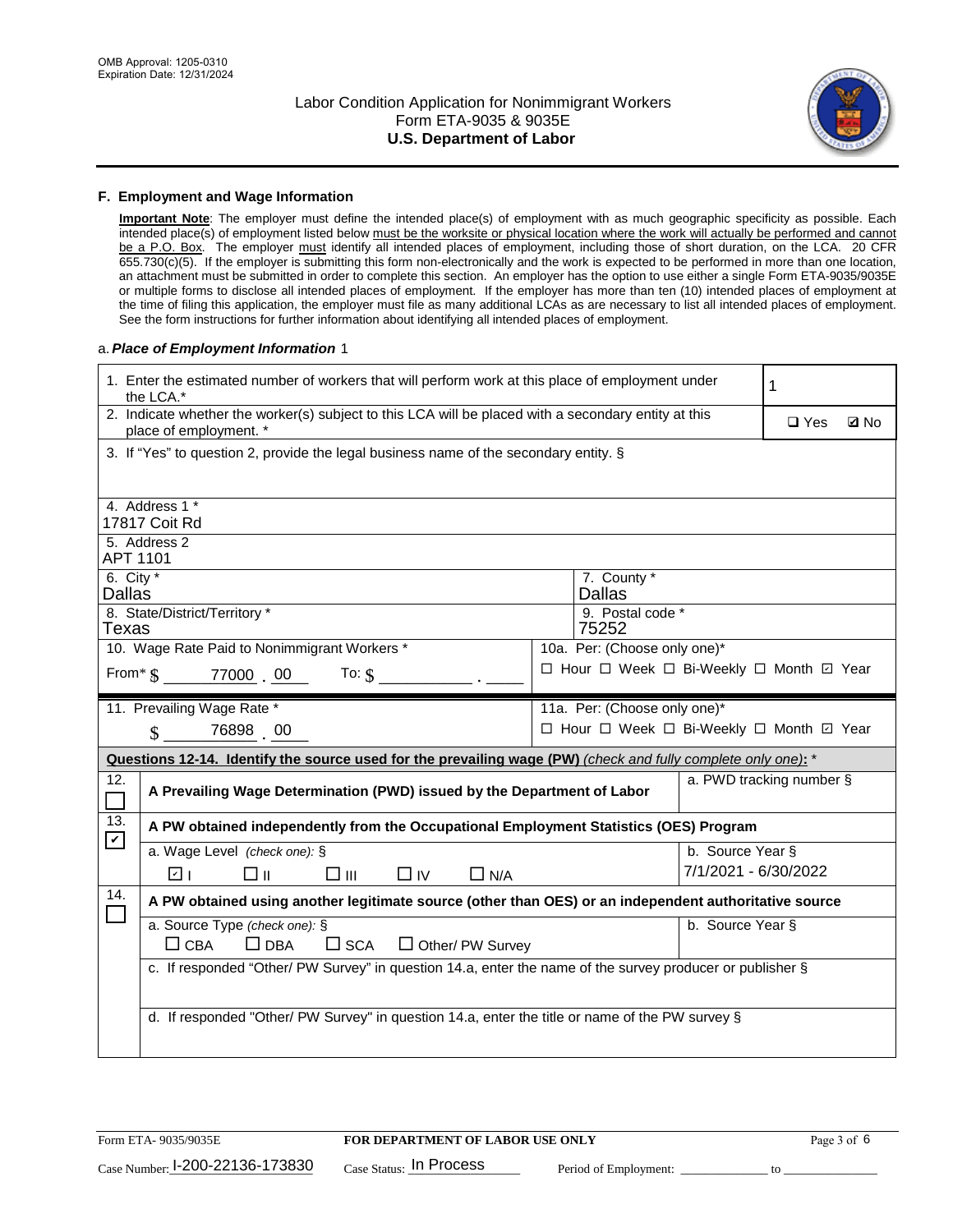

## **G. Employer Labor Condition Statements**

! *Important Note:* In order for your application to be processed, you MUST read Section G of the Form ETA-9035CP - General Instructions for the 9035 & 9035E under the heading "Employer Labor Condition Statements" and agree to all four (4) labor condition statements summarized below:

- (1) **Wages:** The employer shall pay nonimmigrant workers at least the prevailing wage or the employer's actual wage, whichever is higher, and pay for non-productive time. The employer shall offer nonimmigrant workers benefits and eligibility for benefits provided as compensation for services on the same basis as the employer offers to U.S. workers. The employer shall not make deductions to recoup a business expense(s) of the employer including attorney fees and other costs connected to the performance of H-1B, H-1B1, or E-3 program functions which are required to be performed by the employer. This includes expenses related to the preparation and filing of this LCA and related visa petition information. 20 CFR 655.731;
- (2) **Working Conditions:** The employer shall provide working conditions for nonimmigrants which will not adversely affect the working conditions of workers similarly employed. The employer's obligation regarding working conditions shall extend for the duration of the validity period of the certified LCA or the period during which the worker(s) working pursuant to this LCA is employed by the employer, whichever is longer. 20 CFR 655.732;
- (3) **Strike, Lockout, or Work Stoppage:** At the time of filing this LCA, the employer is not involved in a strike, lockout, or work stoppage in the course of a labor dispute in the occupational classification in the area(s) of intended employment. The employer will notify the Department of Labor within 3 days of the occurrence of a strike or lockout in the occupation, and in that event the LCA will not be used to support a petition filing with the U.S. Citizenship and Immigration Services (USCIS) until the DOL Employment and Training Administration (ETA) determines that the strike or lockout has ended. 20 CFR 655.733; and
- (4) **Notice:** Notice of the LCA filing was provided no more than 30 days before the filing of this LCA or will be provided on the day this LCA is filed to the bargaining representative in the occupation and area of intended employment, or if there is no bargaining representative, to workers in the occupation at the place(s) of employment either by electronic or physical posting. This notice was or will be posted for a total period of 10 days, except that if employees are provided individual direct notice by e-mail, notification need only be given once. A copy of the notice documentation will be maintained in the employer's public access file. A copy of this LCA will be provided to each nonimmigrant worker employed pursuant to the LCA. The employer shall, no later than the date the worker(s) report to work at the place(s) of employment, provide a signed copy of the certified LCA to the worker(s) working pursuant to this LCA. 20 CFR 655.734.

1. **I have read and agree to** Labor Condition Statements 1, 2, 3, and 4 above and as fully explained in Section G of the Form ETA-9035CP – General Instructions for the 9035 & 9035E and the Department's regulations at 20 CFR 655 Subpart H. \*

**Ø**Yes ロNo

#### **H. Additional Employer Labor Condition Statements –H-1B Employers ONLY**

!**Important Note***:* In order for your H-1B application to be processed, you MUST read Section H – Subsection 1 of the Form ETA 9035CP – General Instructions for the 9035 & 9035E under the heading "Additional Employer Labor Condition Statements" and answer the questions below.

#### *a. Subsection 1*

| 1. At the time of filing this LCA, is the employer H-1B dependent? §                                                                                                                                                                                                    | $\Box$ Yes | ⊡ No       |            |  |
|-------------------------------------------------------------------------------------------------------------------------------------------------------------------------------------------------------------------------------------------------------------------------|------------|------------|------------|--|
| 2. At the time of filing this LCA, is the employer a willful violator? $\S$                                                                                                                                                                                             |            | $\Box$ Yes | ⊡ No       |  |
| 3. If "Yes" is marked in questions H.1 and/or H.2, you must answer "Yes" or "No" regarding<br>whether the employer will use this application ONLY to support H-1B petitions or extensions of<br>status for exempt H-1B nonimmigrant workers? §                          | $\Box$ Yes | $\Box$ No  |            |  |
| 4. If "Yes" is marked in question H.3, identify the statutory basis for the<br>$\Box$ \$60,000 or higher annual wage<br>exemption of the H-1B nonimmigrant workers associated with this<br>$\Box$ Master's Degree or higher in related specialty<br>$\Box$ Both<br>LCA. |            |            |            |  |
| H-1B Dependent or Willful Violator Employers -Master's Degree or Higher Exemptions ONLY                                                                                                                                                                                 |            |            |            |  |
| 5. Indicate whether a completed Appendix A is attached to this LCA covering any H-1B<br>nonimmigrant worker for whom the statutory exemption will be based <b>ONLY</b> on attainment of a<br>Master's Degree or higher in related specialty. §                          | $\Box$ Yes | ⊡ No       | $\Box$ N/A |  |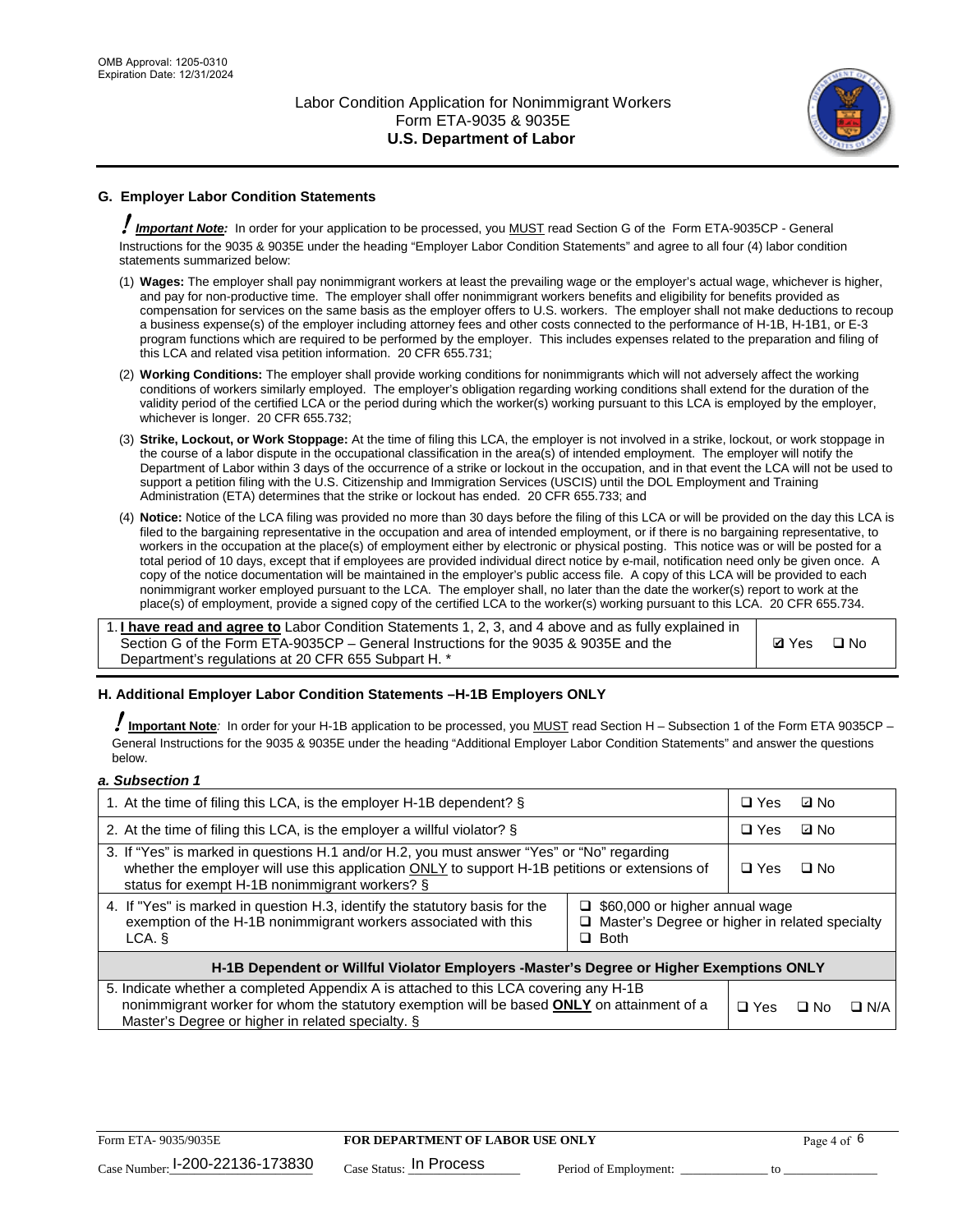

**If you marked "Yes" to questions H.a.1 (H-1B dependent) and/or H.a.2 (H-1B willful violator) and "No" to question H.a.3 (exempt H-1B nonimmigrant workers), you MUST read Section H – Subsection 2 of the Form ETA 9035CP – General Instructions for the 9035 & 9035E under the heading "Additional Employer Labor Condition Statements" and indicate your agreement to all three (3) additional statements summarized below.**

#### *b. Subsection 2*

- A. **Displacement:** An H-1B dependent or willful violator employer is prohibited from displacing a U.S. worker in its own workforce within the period beginning 90 days before and ending 90 days after the date of filing of the visa petition. 20 CFR 655.738(c);
- B. **Secondary Displacement:** An H-1B dependent or willful violator employer is prohibited from placing an H-1B nonimmigrant worker(s) with another/secondary employer where there are indicia of an employment relationship between the nonimmigrant worker(s) and that other/secondary employer (thus possibly affecting the jobs of U.S. workers employed by that other employer), unless and until the employer subject to this LCA makes the inquiries and/or receives the information set forth in 20 CFR 655.738(d)(5) concerning that other/secondary employer's displacement of similarly employed U.S. workers in its workforce within the period beginning 90 days before and ending 90 days after the date of such placement. 20 CFR 655.738(d). Even if the required inquiry of the secondary employer is made, the H-1B dependent or willful violator employer will be subject to a finding of a violation of the secondary displacement prohibition if the secondary employer, in fact, displaces any U.S. worker(s) during the applicable time period; and
- C. **Recruitment and Hiring:** Prior to filing this LCA or any petition or request for extension of status for nonimmigrant worker(s) supported by this LCA, the H-1B dependent or willful violator employer must take good faith steps to recruit U.S. workers for the job(s) using procedures that meet industry-wide standards and offer compensation that is at least as great as the required wage to be paid to the nonimmigrant worker(s) pursuant to 20 CFR 655.731(a). The employer must offer the job(s) to any U.S. worker who applies and is equally or better qualified for the job than the nonimmigrant worker. 20 CFR 655.739.

| 6. I have read and agree to Additional Employer Labor Condition Statements A, B, and C above and |       |           |
|--------------------------------------------------------------------------------------------------|-------|-----------|
| as fully explained in Section H – Subsections 1 and 2 of the Form ETA 9035CP – General           | □ Yes | $\Box$ No |
| Instructions for the 9035 & 9035E and the Department's regulations at 20 CFR 655 Subpart H. §    |       |           |

#### **I. Public Disclosure Information**

! **Important Note***:* You must select one or both of the options listed in this Section.

|  | 1. Public disclosure information in the United States will be kept at: * |  |  |  |
|--|--------------------------------------------------------------------------|--|--|--|
|  |                                                                          |  |  |  |

**sqrt** Employer's principal place of business □ Place of employment

#### **J. Notice of Obligations**

A. Upon receipt of the certified LCA, the employer must take the following actions:

- o Print and sign a hard copy of the LCA if filing electronically (20 CFR 655.730(c)(3));<br>
Maintain the original signed and certified LCA in the employer's files (20 CFR 655.7
- Maintain the original signed and certified LCA in the employer's files (20 CFR 655.705(c)(2); 20 CFR 655.730(c)(3); and 20 CFR 655.760); and
- o Make a copy of the LCA, as well as necessary supporting documentation required by the Department of Labor regulations, available for public examination in a public access file at the employer's principal place of business in the U.S. or at the place of employment within one working day after the date on which the LCA is filed with the Department of Labor (20 CFR 655.705(c)(2) and 20 CFR 655.760).
- B. The employer must develop sufficient documentation to meet its burden of proof with respect to the validity of the statements made in its LCA and the accuracy of information provided, in the event that such statement or information is challenged (20 CFR 655.705(c)(5) and 20 CFR 655.700(d)(4)(iv)).
- C. The employer must make this LCA, supporting documentation, and other records available to officials of the Department of Labor upon request during any investigation under the Immigration and Nationality Act (20 CFR 655.760 and 20 CFR Subpart I).

*I declare under penalty of perjury that I have read and reviewed this application and that to the best of my knowledge, the*  information contained therein is true and accurate. I understand that to knowingly furnish materially false information in the *preparation of this form and any supplement thereto or to aid, abet, or counsel another to do so is a federal offense punishable by fines, imprisonment, or both (18 U.S.C. 2, 1001,1546,1621).*

| 1. Last (family) name of hiring or designated official * 2. First (given) name of hiring or designated official * 3. Middle initial §<br>Welch | Leif             |  |
|------------------------------------------------------------------------------------------------------------------------------------------------|------------------|--|
| 4. Hiring or designated official title *<br>Founder & CEO                                                                                      |                  |  |
| 5. Signature *                                                                                                                                 | 6. Date signed * |  |